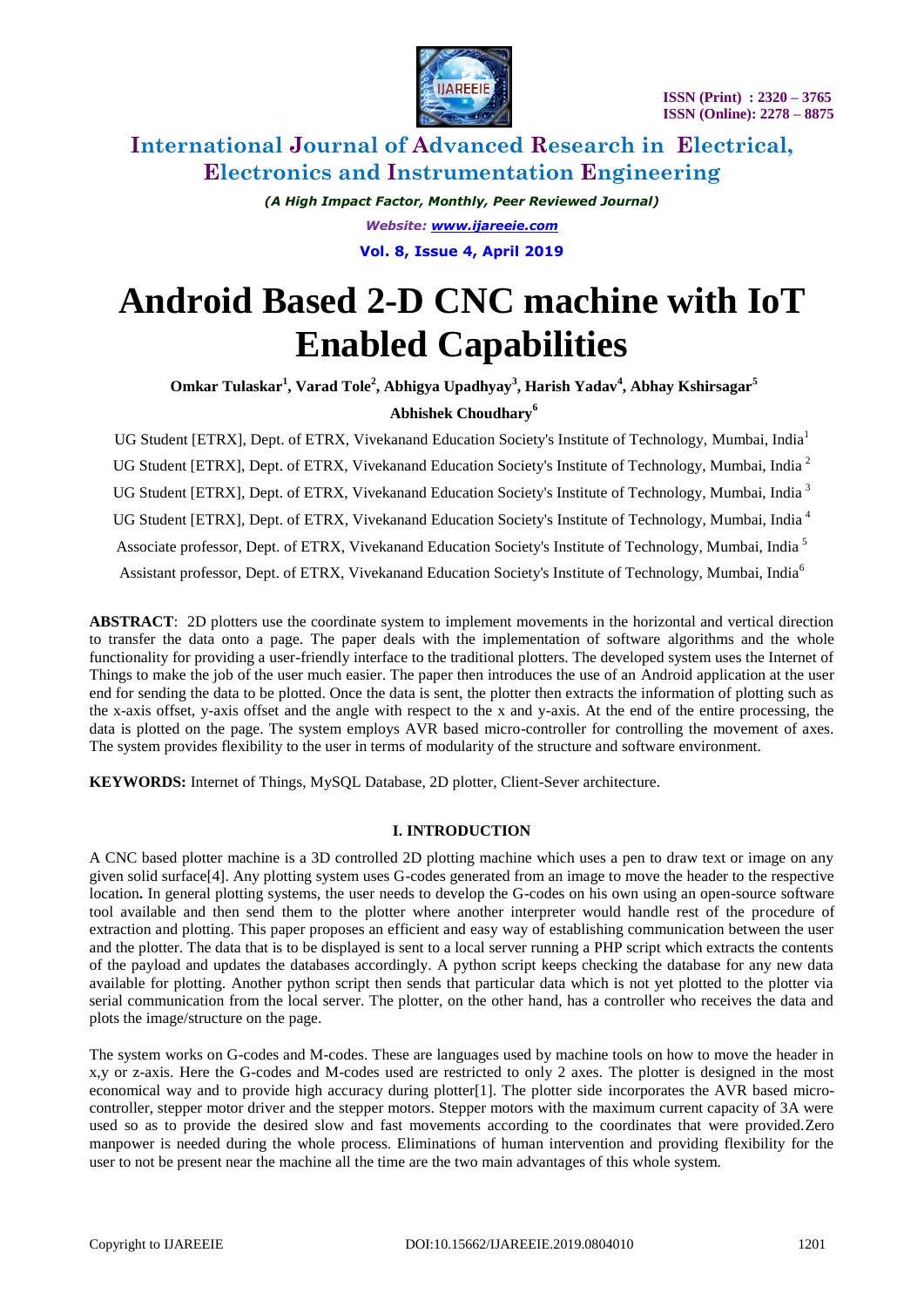

*(A High Impact Factor, Monthly, Peer Reviewed Journal)*

*Website: [www.ijareeie.com](http://www.ijareeie.com/)*

#### **Vol. 8, Issue 4, April 2019**

## **II.PROPOSED METHODOLOGY**

The developed system employs a Client-Server architecture wherein the Android application is working as the client and makes the necessary requests to the server. The client here is deployed in the form of Android application which will make the standard HTTP GET requests which will contain the data to be plotted as a payload. The User-Interface(UI) provided gives the user flexibility to either send letters, words or predefined images as per his needs to the server. The server end consists of a PHP script to accept the payload. This script is responsible for pushing the data into the MYSQL database. Each data is given a status attribute which represents whether the plotter has completed plotting that particular structure or not. The server is connected to the plotter through serial communication using a PYTHON script. An algorithm is developed which uses a polling scheme to continuously check the database for any new data. This algorithm is responsible for checking the status attribute of the new data available and further send the signal to the plotter regarding what to plot.

At the receiving end, the system uses the AVR microcontroller based Arduino development board shown in Fig. 1. This controller is further connected to a stepper motor driver which drives the stepper motor. The board runs a program which uses suitable algorithms to successfully extract the necessary parameters received from the server. The data received from the server contains G-codes and M-codes. Some M-codes used were user-defined so as to make the software implementation easy. The G-code and M-code that are supported in this system are as follows:

| Gcode           | Category | Function                          | Mcode | Category     | Function |
|-----------------|----------|-----------------------------------|-------|--------------|----------|
| G <sub>00</sub> | Motion   | Move in a straight line at rapids | M300  | Displacement | Push the |
|                 |          | speed                             |       |              | down     |
| G <sub>01</sub> | Motion   | Move in a straight line at last   |       |              |          |
|                 |          | speed                             |       |              |          |
| G <sub>02</sub> | Motion   | Clockwise circular arc            |       |              |          |
| G <sub>03</sub> | Motion   | Anti-clockwise circular arc       |       |              |          |

|      | Mcode   Category | Function                   |  |
|------|------------------|----------------------------|--|
| M300 | Displacement     | Push the pen up or<br>down |  |

Table No. 1 G-code and M-code Description

After extracting the relevant data which is usually the x and y coordinate of the location where the header needs to move, necessary pulses will be generated which will be given to the stepper motor drivers. These pulses implement the speed of the stepper motors as well as their direction of motion. Once done, the program running on the controller keeps this location stored as "Last visited location" parameter so as to calculate the next offset on receiving new coordinates.

#### **III.MECHANICAL / HARDWARE MODEL**

The proposed methodology relies mainly on the rigidness and sturdy nature of the system. This mainly depends on the mechanical model being deployed. There are various structures to implement a general XY plotter. However, different designs have different parametric constraints. The main objective of the structure was to implement a system with faster throughput which solely depended on the stepper motors used as well the motor drivers used and their capacity of handling the current.

The stepper motor drivers used are 3A max TB6560 motor drivers. The controller used is the Arduino UNO development board.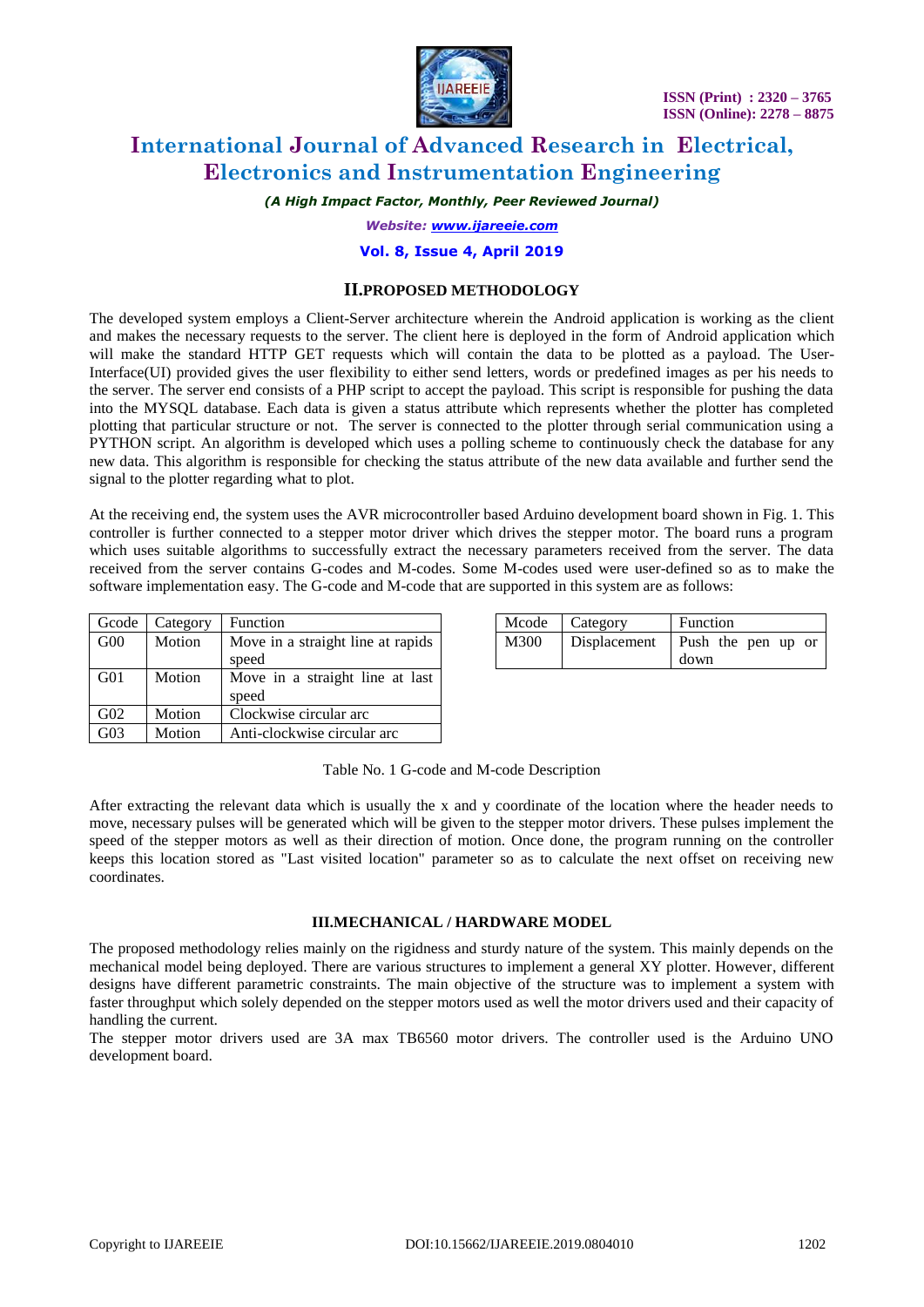

*(A High Impact Factor, Monthly, Peer Reviewed Journal) Website: [www.ijareeie.com](http://www.ijareeie.com/)*

**Vol. 8, Issue 4, April 2019**





Fig. 1 TB6560 MOTOR DRIVER & ARDUINO UNO DEVELOPMENT BOARD

#### **IV.SOFTWARE MODELLING**

The software part includes the modeling of the polling script which forms the entry point for execution of the data to be plotted wherein the data which is not plotted is sent to the plotter. Fig. 3 represents the flow of data from the client until it gets plotted. The software tools used are divided into 3 parts:

1. Client: Android application is developed on the Android studio using JAVA and XML. It is mainly responsible for making HTTP requests and also put the user payload which contains the data to be plotted.

2. Server: The server side uses an algorithm implemented using PHP and Python scripts. These scripts are mainly responsible for handling the client requests and maintaining communication with the plotter.

3. Plotter: It uses an algorithm for extracting the required data from the G-Codes developed using C program for the controller. This extracted data contains the new x and y coordinate.



Fig. 2 Working of the system

In Fig. 2, the mobile application represents the client which makes requests to the database residing on the server. The server is further connected to the controller which then drives the plotter .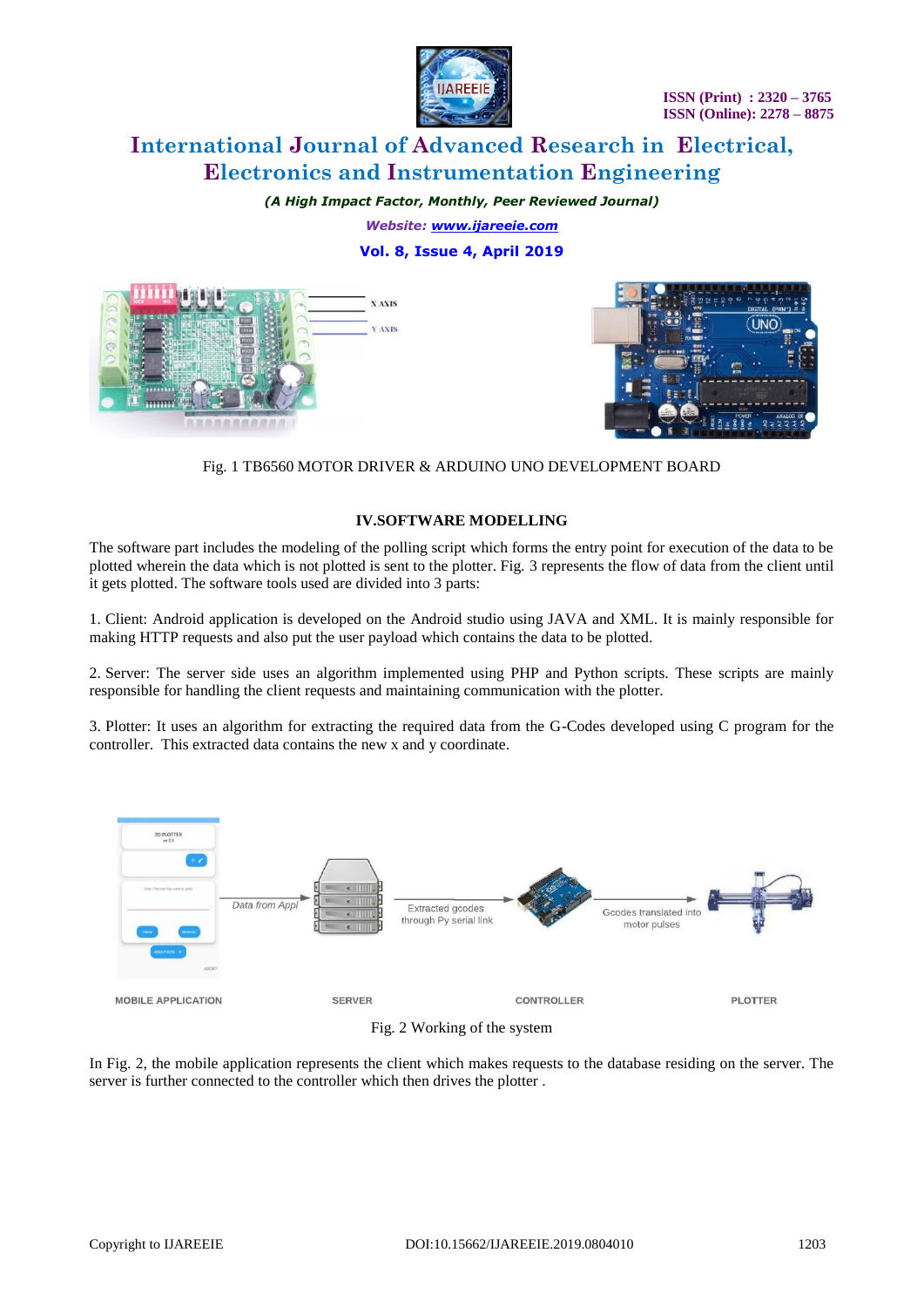

*(A High Impact Factor, Monthly, Peer Reviewed Journal)*

*Website: [www.ijareeie.com](http://www.ijareeie.com/)*

**Vol. 8, Issue 4, April 2019**



Fig. 3 Flowchart for the process

## **V.RESULT AND DISCUSSION**

The assembly of the structure includes the mechanical fixing of stepper motors to the base. The header which contains the ink is attached to the x-axis. Both the axes use linear bearing mechanism for sliding in a particular direction. The system was able to plot small and big images with accuracy. Also, the entire system working duration limit was found out to be of 5 hours after which the stepper motors started heating. During the fine movements which involved smooth curves, the stepper motor requires more current in amperes because at the slow speed they consume more current than the amount consumed at high speed.





Fig. 4 Mechanical Structure and header module of the system

In Fig. 4, it shows the construction of the plotter with the header attached so as to transfer the images/structures sent by the user on the page. The header used servo motor programmed to move in two directions- up and down.